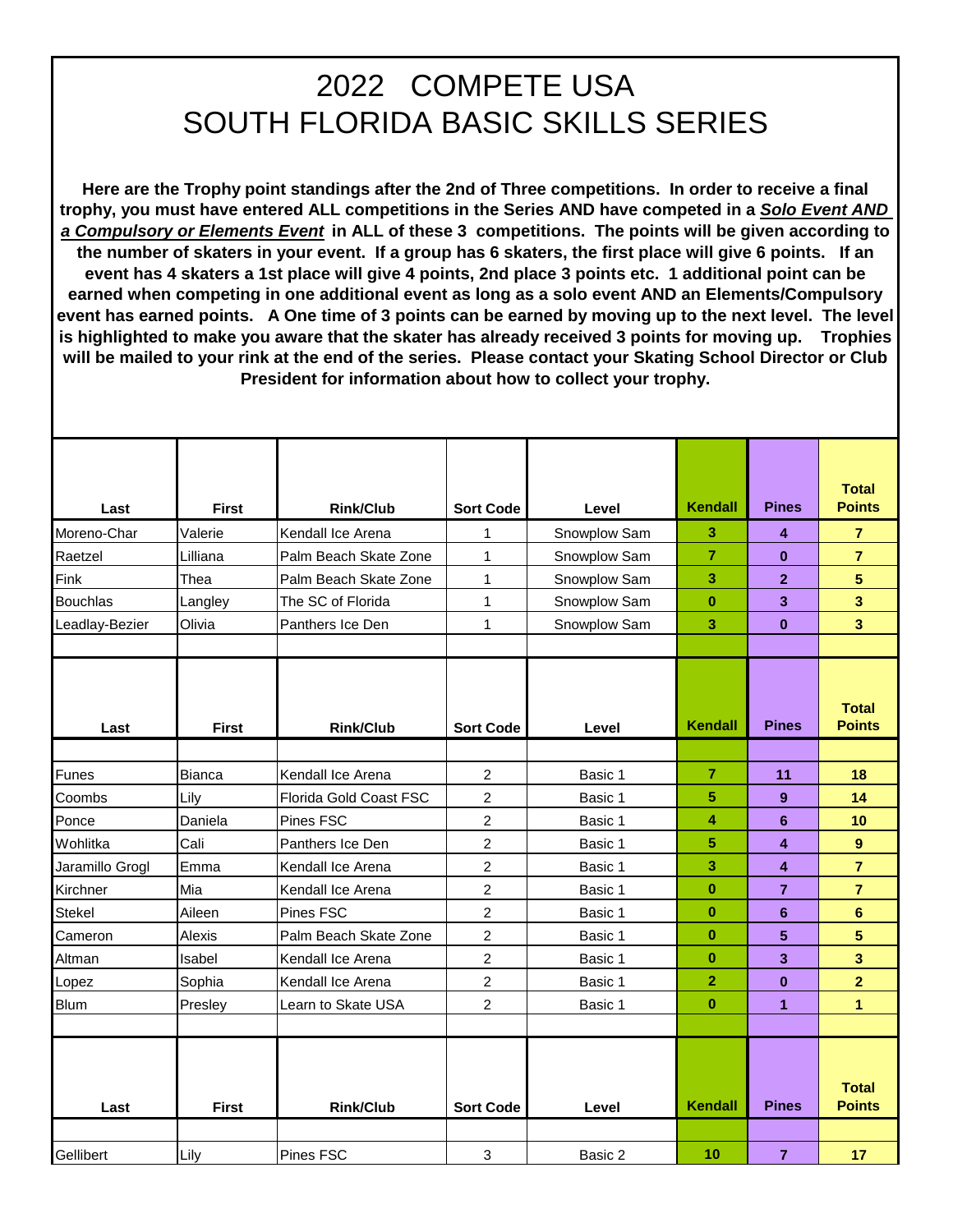| Chirino                 | Sophia             | Kendall Ice Arena                            | $\mathbf{3}$     | Basic 2            | 6                    | 9                   | 15                            |
|-------------------------|--------------------|----------------------------------------------|------------------|--------------------|----------------------|---------------------|-------------------------------|
| Silverman               | Simcha             | Palm Beach Skate Zone                        | $\mathbf{3}$     | Basic 2            | 7                    | $\overline{7}$      | 14                            |
| Penna                   | Eduarda            | Kendall Ice Arena                            | 3                | Basic 2            | 6                    | 5                   | 11                            |
| Ramirez                 | Olivia             | Pines FSC                                    | 3                | Basic 2            | $\overline{2}$       | $\overline{7}$      | $\overline{9}$                |
| Cabrera                 | Luciana            | Kendall Ice Arena                            | 3                | Basic 2            | 6                    | $\bf{0}$            | 6                             |
| Aroy                    | Avaleen            | Florida Everblades FSC                       | 3                | Basic 2            | $\bf{0}$             | 4                   | $\overline{\mathbf{4}}$       |
| Maillet                 | Liliane            | Kendall Ice Arena                            | $\mathbf{3}$     | Basic 2            | $\overline{2}$       | $\bf{0}$            | $\overline{2}$                |
| Hornqvist               | Vendela            | Panthers FSC                                 | 3                | Basic 2            | $\bf{0}$             | 1                   | $\mathbf{1}$                  |
|                         |                    |                                              |                  |                    |                      |                     |                               |
| Last                    | <b>First</b>       | <b>Rink/Club</b>                             | <b>Sort Code</b> | Level              | <b>Kendall</b>       | <b>Pines</b>        | <b>Total</b><br><b>Points</b> |
|                         |                    |                                              |                  |                    |                      |                     |                               |
| Balla                   | Leilana<br>Adriana | Palm Beach Ice Work<br>Palm Beach Skate Zone | $\overline{4}$   | Basic 3            | 6                    | 11                  | 17                            |
| Garcia                  |                    |                                              | 4                | Basic 3            | 5<br>5               | 9                   | 14<br>13                      |
| Hernandez<br>Hung       | Alexa              | Kendall Ice Arena<br>Kendall Ice Arena       | 4<br>4           | Basic 3<br>Basic 3 | 6                    | 8<br>$\overline{7}$ | 13                            |
| Sacchetillo             | Audrey             | Palm Beach Skate Zone                        | 4                | Basic 3            | 5                    | 8                   | 13                            |
| Hung                    | Maiya<br>Vivienne  | Kendall Ice Arena                            | 4                | Basic 3            | 6                    | 5                   | 11                            |
| Zheleznaya              | Sophie             | Panthers Ice Den                             | 4                | Basic 3            | 4                    | 6                   | 10                            |
| <b>Bressler</b>         | Summer             | Palm Beach Skate Zone                        | 4                | Basic 3            | 3                    | 6                   | $\overline{9}$                |
| Geskus                  | Adelyn             | Pines FSC                                    | 4                | Basic 3            | $\bf{0}$             | 9                   | 9                             |
| Martin                  | Maya               | Pines FSC                                    | 4                | Basic 3            | $\overline{2}$       | 2                   | $\overline{\mathbf{4}}$       |
| Pardo-Figueroa          | Isabella           | Pines FSC                                    | 4                | Basic 3            | $\bf{0}$             | 4                   | $\overline{\mathbf{4}}$       |
| De Los Rios             | Vania              | Kendall Ice Arena                            | 4                | Basic 3            | 3                    | $\bf{0}$            | $\overline{\mathbf{3}}$       |
| Ditrikh                 | Michelle           | Pines FSC                                    | 4                | Basic 3            | $\bf{0}$             | $\mathbf{2}$        | $\overline{2}$                |
|                         |                    |                                              |                  |                    |                      |                     |                               |
| Last                    | <b>First</b>       | <b>Rink/Club</b>                             | <b>Sort Code</b> | Level              | Kendall              | <b>Pines</b>        | <b>Total</b><br><b>Points</b> |
|                         |                    |                                              |                  |                    |                      |                     |                               |
| Elizondo                | Makayla            | Palm Beach Skate Zone                        | $\sqrt{5}$       | Basic 4            | 9                    | 9                   | 18                            |
| Suarez                  | Lexi               | Kendall Ice Arena                            | 5                | Basic 4            | 8                    | 10                  | 18                            |
| Stewart                 | Bella              | Pines FSC                                    | 5                | Basic 4            | 10<br>$\overline{7}$ | $\overline{7}$      | 17                            |
| Wolfberg                | Mya<br>Brooklyn    | Palm Beach Skate Zone<br>Panthers FSC        | 5<br>5           | Basic 4            | 5                    | 9<br>$\overline{7}$ | 16<br>12 <sub>2</sub>         |
| Cafarella<br>Fleischman | Eva                | Palm Beach Skate Zone                        | 5                | Basic 4<br>Basic 4 | 11                   | $\bf{0}$            | 11                            |
| Mendoza                 | Marisol            | Kendall Ice Arena                            | $\,$ 5 $\,$      | Basic 4            | 6                    | 5.                  | 11                            |
| Rodriguez               | Eliana             | Kendall Ice Arena                            | 5                | Basic 4            | 6                    | 5                   | 11                            |
| Abram                   | Lily               | Florida Gold Coast FSC                       | 5                | Basic 4            | 5                    | 5                   | 10                            |
| Grajales                | Annie              | Palm Beach Skate Zone                        | 5                | Basic 4            | 10                   | $\bf{0}$            | 10                            |
| Assumpcao               | Olivia             | Kendall Ice Arena                            | $\sqrt{5}$       | Basic 4            | 4                    | 5                   | $9^{\circ}$                   |
| Flores                  | Mya                | Palm Beach Skate Zone                        | 5                | Basic 4            | 5                    | 3                   | 8                             |
| Perez                   | Lucia              | Kendall Ice Arena                            | 5                | Basic 4            | 8                    | $\bf{0}$            | 8                             |
| Santa-Cruz              | Jadzia             | Kendall Ice Arena                            | 5                | Basic 4            | 8                    | $\bf{0}$            | 8                             |
| Sagastume               | Emelie             | Pines FSC                                    | 5                | Basic 4            | $\bf{0}$             | 6                   | $6\phantom{a}$                |
| Berger                  | Amy                | Palm Beach Skate Zone                        | $\,$ 5 $\,$      | Basic 4            | $\bf{0}$             | $\sqrt{5}$          | 5 <sup>1</sup>                |
|                         |                    |                                              |                  |                    |                      |                     |                               |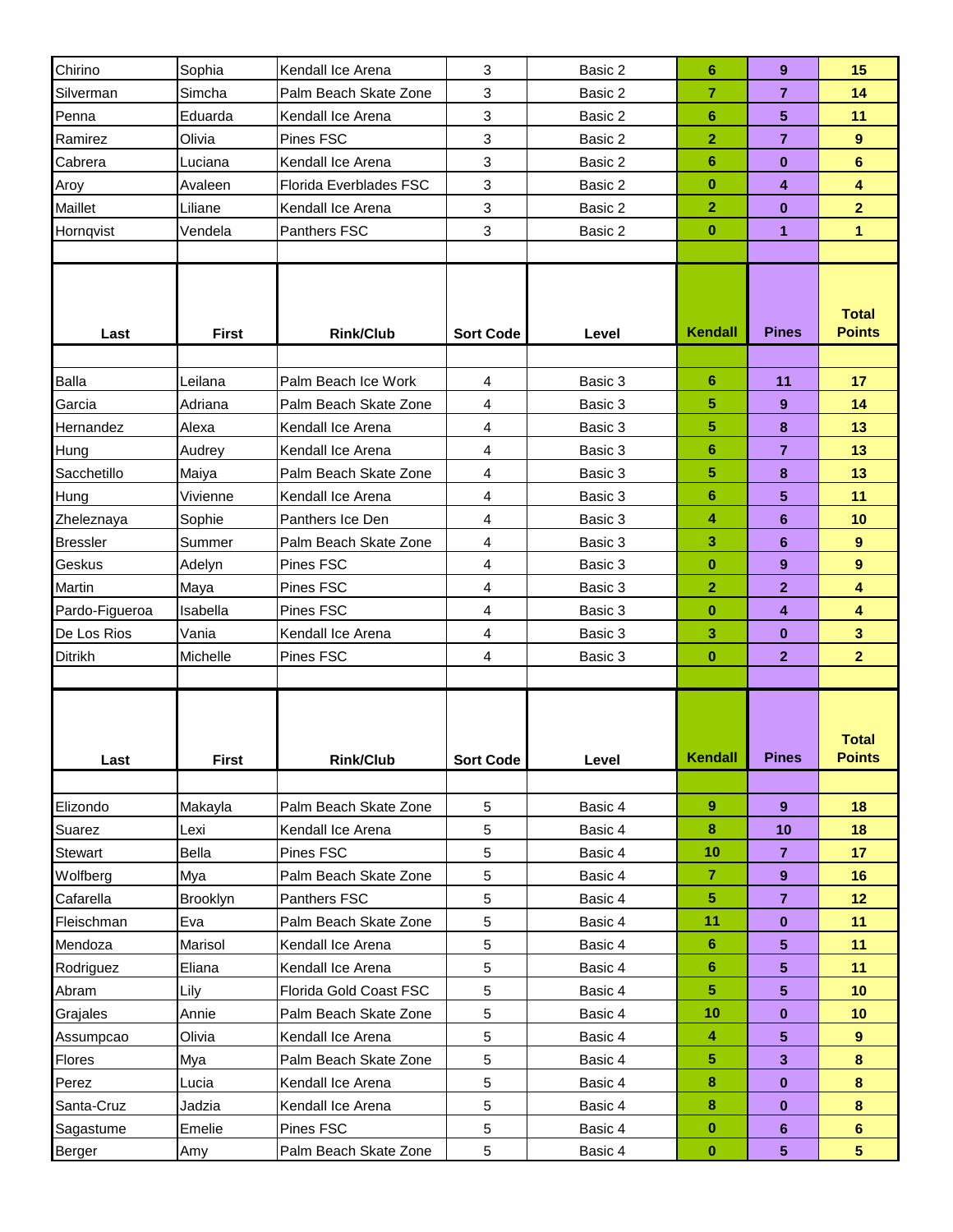| Falcone-Burns  | <b>Bella Rose</b> | Panthers FSC             | 5                | Basic 4        | $\bf{0}$                 | 5                | $5\phantom{.0}$                  |
|----------------|-------------------|--------------------------|------------------|----------------|--------------------------|------------------|----------------------------------|
| Przystupa      | Emma              | Palm Beach Ice Works     | 5                | Basic 4        | $\bf{0}$                 | 5                | 5                                |
| Boscan         | Barbara           | Kendall Ice Arena        | 5                | Basic 4        | 3                        | $\bf{0}$         | $\overline{\mathbf{3}}$          |
| Colon          | Elaine            | Kendall Ice Arena        | 5                | Basic 4        | 3                        | $\bf{0}$         | $\overline{\mathbf{3}}$          |
| Fernandez      | Noelia            | Kendall Ice Arena        | 5                | Basic 4        | 3                        | $\bf{0}$         | $\overline{\mathbf{3}}$          |
| D'Alleva       | Carmelia          | North Shore SC           | 5                | Basic 4        | $\bf{0}$                 | $\mathbf{2}$     | $\overline{2}$                   |
| Delgado        | Alejandra         | Kendall Ice Arena        | 5                | Basic 4        | $\overline{2}$           | $\mathbf{0}$     | $\overline{2}$                   |
| Delgado        | Abigail           | Kendall Ice Arena        | 5                | Basic 4        | 1                        | $\bf{0}$         | 1                                |
|                |                   |                          |                  |                |                          |                  |                                  |
| Last           | <b>First</b>      | <b>Rink/Club</b>         | <b>Sort Code</b> | Level          | <b>Kendall</b>           | <b>Pines</b>     | <b>Total</b><br><b>Points</b>    |
|                |                   |                          |                  |                |                          |                  |                                  |
| Cabrera        | Alexa             | Kendall Ice Arena        | 6                | Basic 5        | $\overline{7}$           | 9                | 16                               |
| Sanchez        | Isabella          | Kendall Ice Arena        | 6                | Basic 5        | $\overline{7}$           | 8                | 15                               |
| <b>Burton</b>  | Liliana           | Palm Beach Ice Work      | 6                | Basic 5        | $\overline{5}$           | $\boldsymbol{9}$ | 14                               |
| Davis          | Emma              | Palm Beach Skate Zone    | 6                | Basic 5        | 5                        | $\overline{7}$   | 12                               |
| Rodriguez      | Julia             | Kendall Ice Arena        | 6                | Basic 5        | $\overline{2}$           | 10               | 12                               |
| Alday Guido    | Miranda           | City of Palms FSC        | 6                | Basic 5        | 10                       | $\bf{0}$         | 10 <sup>1</sup>                  |
| Garcia         | Olivia            | FSC of Osceola           | 6                | Basic 5        | 9                        | $\bf{0}$         | $\overline{9}$                   |
| Aroy           | Addison           | Florida Everblades FSC   | 6                | Basic 5        | $\bf{0}$                 | 8                | 8                                |
| Schroeder      | Paige             | Palm Beach Skate Zone    | 6                | Basic 5        | 8                        | $\bf{0}$         | 8                                |
| Aurich         | Valentina         | Kendall Ice Arena        | 6                | Basic 5        | $\overline{7}$           | $\bf{0}$         | $\overline{7}$                   |
| Pizzini        | Melody            | Kendall Ice Arena        | 6                | Basic 5        | 3                        | 3                | $6\phantom{a}$                   |
| Vilberg        | Josephine         | Kendall Ice Arena        | 6                | Basic 5        | $6\phantom{1}6$          | $\bf{0}$         | $6\phantom{a}$                   |
| Ottaway        | Addisyn           | Palm Beach Ice Works     | 6                | Basic 5        | $\bf{0}$                 | 5                | 5                                |
| Flores         | Nicole            | Panthers FSC             | 6                | Basic 5        | 4                        | $\bf{0}$         | $\overline{\mathbf{4}}$          |
| Molina         | Isabella          | Pines FSC                | 6                | Basic 5        | 3                        | $\bf{0}$         | $\overline{\mathbf{3}}$          |
| Skolnick       | Sasha             | Pines FSC                | 6                | Basic 5        | $\bf{0}$                 | 3                | 3                                |
| <b>Stone</b>   | Katrina           | Panthers Ice Den         | 6                | Basic 5        | $\bf{0}$<br>$\mathbf{0}$ | 3                | 3                                |
| Diamantis      | Mia               | Panthers Ice Den         | 6                | Basic 5        |                          | $\mathbf{2}$     | $\overline{2}$                   |
| Fernandez      | Daniela           | Kendall Ice Arena        | 6                | Basic 5        | $\mathbf{2}$             | $\bf{0}$         | $\overline{2}$<br>2 <sup>1</sup> |
| <b>Fuertes</b> | Amelia            | Scott Rokow Youth Center | 6                | Basic 5        | $\mathbf{1}$             | 1                |                                  |
| Last           | <b>First</b>      | <b>Rink/Club</b>         | <b>Sort Code</b> | Level          | <b>Kendall</b>           | <b>Pines</b>     | <b>Total</b><br><b>Points</b>    |
|                |                   |                          |                  |                |                          |                  |                                  |
| Altman         | Nicolas           | Kendall Ice Arena        | $\,6\,$          | Basic 5 (Boys) | $\overline{2}$           | 6                | 8                                |
| Finver         | Cade              | Pines FSC                | $\overline{7}$   | Basic 5 (Boys) | $\mathbf{2}$             | 3                | 5 <sup>5</sup>                   |
|                |                   |                          |                  |                |                          |                  |                                  |
| Last           | <b>First</b>      | <b>Rink/Club</b>         | <b>Sort Code</b> | Level          | <b>Kendall</b>           | <b>Pines</b>     | <b>Total</b><br><b>Points</b>    |
|                |                   |                          |                  |                |                          |                  |                                  |
| Stremousova    | Valerie           | Pines FSC                | 8                | Basic 6        | 6                        | 11               | 17 <sub>2</sub>                  |
| Flamion        | Madeleine         | Kendall Ice Arena        | $\bf8$           | Basic 6        | 8                        | 8                | 16                               |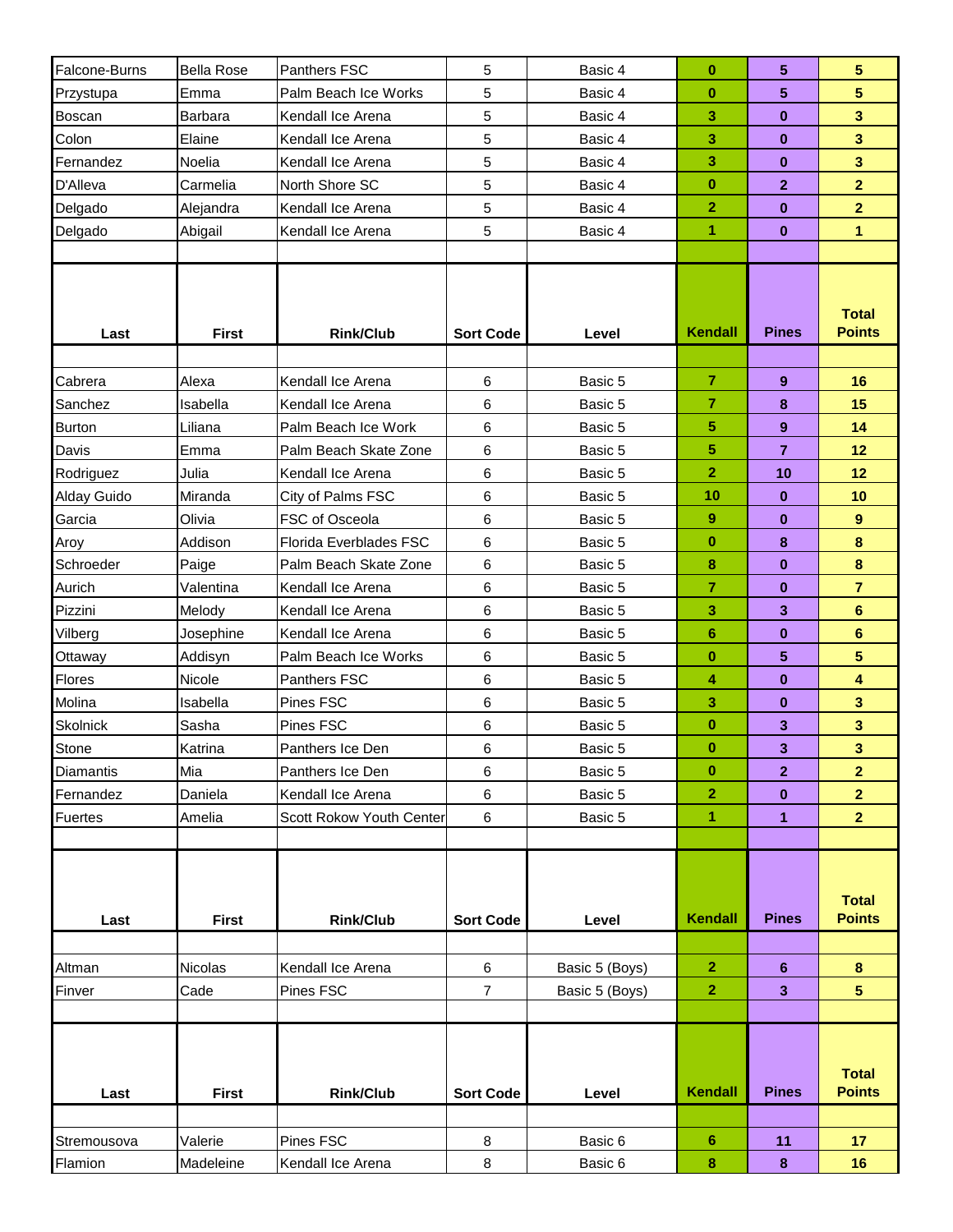| Kanani                | Bansari      | Palm Beach Skate Zone | 8                | Basic 6       | 6              | 8              | 14                            |
|-----------------------|--------------|-----------------------|------------------|---------------|----------------|----------------|-------------------------------|
| Monks                 | Mia          | Palm Beach Skate Zone | 8                | Basic 6       | 6              | $\overline{7}$ | 13                            |
| Finver                | Violet       | Pines FSC             | 8                | Basic 6       | 5              | $\overline{7}$ | 12                            |
| Wallick               | Anabelle     | Pines FSC             | 8                | Basic 6       | $\overline{7}$ | 5              | 12                            |
| Caruso                | Teagan       | Pines FSC             | 8                | Basic 6       | $\bf{0}$       | 10             | 10                            |
| Potok                 | Jordyn       | Palm Beach Skate Zone | 8                | Basic 6       | 6              | 3              | 9                             |
| Reynolds              | Riley        | Palm Beach Skate Zone | 8                | Basic 6       | $\bf{0}$       | 9              | 9                             |
| <b>Borges</b>         | <b>Bella</b> | Panthers FSC          | 8                | Basic 6       | 4              | 4              | 8                             |
| Lehnen                | Isabela      | Kendall Ice Arena     | 8                | Basic 6       | 3              | 5              | 8                             |
| Noguera               | Stephanie    | Kendall Ice Arena     | 8                | Basic 6       | 8              | $\bf{0}$       | 8                             |
| Fink                  | <b>Ivy</b>   | Palm Beach Skate Zone | 8                | Basic 6       | $\overline{2}$ | 3              | 5 <sup>5</sup>                |
| Sullivan              | Meghan       | Pines FSC             | 8                | Basic 6       | $\bf{0}$       | 5              | 5                             |
| <b>Bradshaw</b>       | Lilly        | Palm Beach Skate Zone | 8                | Basic 6       | $\bf{0}$       | 4              | $\overline{\mathbf{4}}$       |
| Namazi                | Melanie      | Kendall Ice Arena     | 8                | Basic 6       | 3              | 0              | 3 <sup>2</sup>                |
| Blanco                | Juliana      | Pines FSC             | 8                | Basic 6       | 1              | 1              | $\overline{2}$                |
|                       |              |                       |                  |               |                |                |                               |
| Last                  | <b>First</b> | <b>Rink/Club</b>      | <b>Sort Code</b> | Level         | Kendall        | <b>Pines</b>   | <b>Total</b><br><b>Points</b> |
|                       |              |                       |                  |               |                |                |                               |
| Abolsky               | Sasha        | Pines FSC             | 9                | Pre Freeskate | 6              | 13             | 19                            |
| Martin                | Mila         | Pines FSC             | 9                | Pre Freeskate | 9              | 10             | 19                            |
| Arango                | Emilia       | Panthers FSC          | 9                | Pre Freeskate | 9              | 9              | 18                            |
| Santos                | Ariella      | Palm Beach Skate Zone | 9                | Pre Freeskate | 9              | 9              | 18                            |
| Anticole              | Gianna       | Palm Beach Skate Zone | 9                | Pre Freeskate | 6              | 10             | 16                            |
| <b>Hegedus</b>        | Annabelle    | Pines FSC             | 9                | Pre Freeskate | 7              | 9              | 16                            |
| Sarantopoulos         | Chloe        | Miami FSC             | 9                | Pre Freeskate | 7              | 9              | 16                            |
| Kirk                  | Madison      | Palm Beach Skate Zone | 9                | Pre Freeskate | 6              | 9              | 15                            |
| Muniz                 | Jillian      | Pines FSC             | 9                | Pre Freeskate | 7              | 8              | 15                            |
| Salazar               | Astrid       | Kendall Ice Arena     | 9                | Pre Freeskate | 10             | 5              | 15                            |
| Rodriguez             | Valerie      | Kendall Ice Arena     | 9                | Pre Freeskate | 6              | 8              | 14                            |
| Wojdyla               | Evelynn      | Pines FSC             | 9                | Pre Freeskate | 7              | 6              | 13                            |
| Dalton                | Addison      | City of Palms FSC     | $\boldsymbol{9}$ | Pre Freeskate | 12             | $\bf{0}$       | 12                            |
| Cleghorn              | Stephanie    | Panthers Ice Den      | 9                | Pre Freeskate | 4              | 4              | 8                             |
| Perez                 | Darianna     | Pines FSC             | 9                | Pre Freeskate | $\bf{0}$       | 8              | 8                             |
| Campagnuolo           | Jaycie       | Palm Beach Skate Zone | 9                | Pre Freeskate | $\bf{0}$       | 6              | $6\phantom{1}$                |
| Gomez                 | Sophia       | Pines FSC             | 9                | Pre Freeskate | $\bf{0}$       | 6              | $6\phantom{1}$                |
| Oliveira              | Valentina    | Palm Beach Skate Zone | 9                | Pre Freeskate | $\bf{0}$       | 6              | 6                             |
| Ghislandi             | Sabrina      | Palm Beach Skate Zone | 9                | Pre Freeskate | $\bf{0}$       | 5              | $5\phantom{.0}$               |
| Lang                  | Wilder       | Panthers FSC          | 9                | Pre Freeskate | $\mathbf{2}$   | $\mathbf{2}$   | $\overline{\mathbf{4}}$       |
| Marquez               | Hailey       | Pines FSC             | 9                | Pre Freeskate | $\bf{0}$       | 4              | $\blacktriangleleft$          |
| Masiello              | Kristel      | Pines FSC             | 9                | Pre Freeskate | $\bf{0}$       | 4              | $\overline{\mathbf{4}}$       |
| Hornqvist             | Isabella     | Panthers FSC          | $\boldsymbol{9}$ | Pre Freeskate | $\bf{0}$       | 3              | $\overline{\mathbf{3}}$       |
| <b>Pimentel Rivas</b> | Oriana       | Panthers Ice Den      | 9                | Pre Freeskate | $\bf{0}$       | 3              | $\mathbf{3}$                  |
| Ripley                | Hannah S.    | Kendall Ice Arena     | $\boldsymbol{9}$ | Pre Freeskate | 3              | $\bf{0}$       | $\overline{\mathbf{3}}$       |
| Chongo                | Lola         | Pines FSC             | $\boldsymbol{9}$ | Pre Freeskate | $\bf{0}$       | $\mathbf{2}$   | $\overline{2}$                |
| Joshi                 | Diya         | Pines FSC             | 9                | Pre Freeskate | $\bf{0}$       | $\mathbf{2}$   | $\overline{2}$                |
| Martinez              | Abigail      | Palm Beach Skate Zone | $\boldsymbol{9}$ | Pre Freeskate | $\bf{0}$       | $\overline{2}$ | $\overline{2}$                |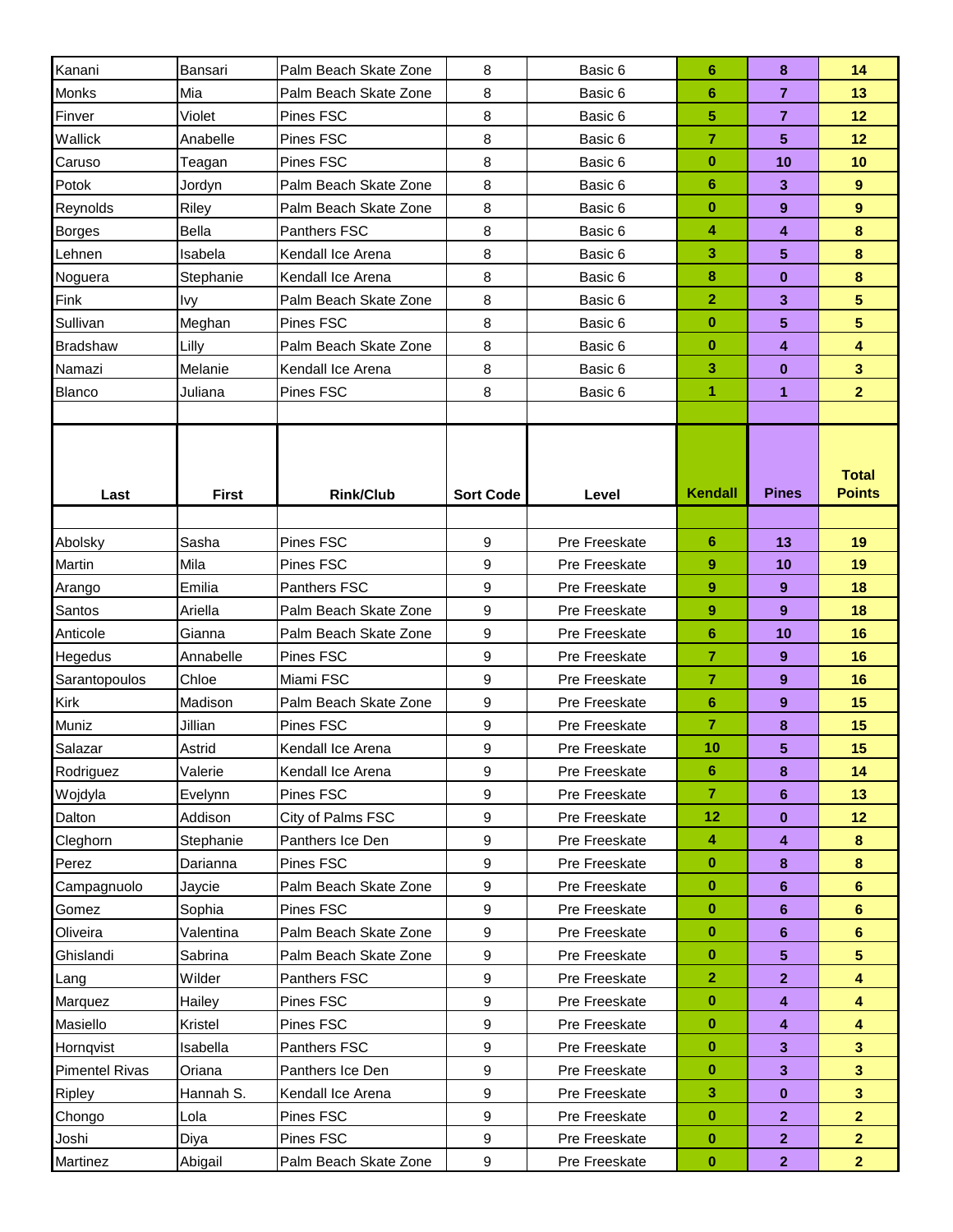| Sagastume               | Mia           | <b>Pines FSC</b>               | 9                | Pre Freeskate              | $\bf{0}$             | $\mathbf{2}$                                                                               | $\mathbf{2}$                  |
|-------------------------|---------------|--------------------------------|------------------|----------------------------|----------------------|--------------------------------------------------------------------------------------------|-------------------------------|
| Pignataro               | Jessie        | Scott Rokow Youth Center       | 9                | Pre Freeskate              | $\bf{0}$             | 1                                                                                          | $\mathbf{1}$                  |
|                         |               |                                |                  |                            |                      |                                                                                            |                               |
| Last                    | <b>First</b>  | <b>Rink/Club</b>               | <b>Sort Code</b> | Level                      | <b>Kendall</b>       | <b>Pines</b>                                                                               | <b>Total</b><br><b>Points</b> |
|                         |               |                                |                  |                            |                      |                                                                                            |                               |
| Echtey                  | Noah (Boy)    | Pines FSC                      | 9                | Pre Freeskate (Boys)       | 1                    | 1                                                                                          | 2 <sup>1</sup>                |
|                         |               |                                |                  |                            |                      |                                                                                            |                               |
|                         |               |                                |                  |                            |                      |                                                                                            |                               |
| Last                    | <b>First</b>  | <b>Rink/Club</b>               | <b>Sort Code</b> | Level                      | <b>Kendall</b>       | <b>Pines</b>                                                                               | <b>Total</b><br><b>Points</b> |
|                         |               |                                |                  |                            |                      |                                                                                            |                               |
| Grajales                | Sarah         | Palm Beach Skate Zone          | 10               | Freeskate 1                | $\overline{7}$<br>10 |                                                                                            | 19<br>18                      |
| Vasenkina<br>Kasner     | Anna<br>Lily  | Kendall Ice Arena<br>Pines FSC | 10<br>10         | Freeskate 1<br>Freeskate 1 | 8                    |                                                                                            | 17                            |
| Pennella                | Alessandra    | Panthers Ice Den               | 10               | Freeskate 1                | 7                    |                                                                                            | 15                            |
| Murcia-Castillo         | Tatyana       | Palm Beach Skate Zone          | 10               | Freeskate 1                | 7                    |                                                                                            | 13                            |
| Salvanto                | Kylie         | Pines FSC                      | 10               | Freeskate 1                | $\overline{7}$       |                                                                                            | 13                            |
| Andrade                 | Sarahi        | Pines FSC                      | 10               | Freeskate 1                | 3                    |                                                                                            | 12                            |
| Malin                   | Jordyn        | Palm Beach FSC                 | 10               | Freeskate 1                | 7                    |                                                                                            | 12                            |
| Perry                   | Violet        | Pines FSC                      | 10               | Freeskate 1                | 3                    | $\overline{7}$                                                                             | 10                            |
| <b>Bauer</b>            | Liz           | Panthers FSC                   | 10               | Freeskate 1                | 6                    | $\bf{0}$                                                                                   | $6\phantom{a}$                |
| Glassman                | <b>Brooke</b> | Palm Beach FSC                 | 10               | Freeskate 1                | $\bf{0}$             | 5                                                                                          | $\overline{\mathbf{5}}$       |
| Sachmorov               | Alisa         | Palm Beach FSC                 | 10               | Freeskate 1                | $\bf{0}$             | 4                                                                                          | 4                             |
| Sipowicz                | Mackenzie     | The SC of Florida              | 10               | Freeskate 1                | 4                    | $\bf{0}$                                                                                   | 4                             |
| Fitzpatrick             | Stella        | Palm Beach Skate Zone          | 10               | Freeskate 1                | $\bf{0}$             | 3                                                                                          | $\mathbf{3}$                  |
| Hall                    | Clara         | <b>Pines FSC</b>               | 10               | Freeskate 1                | $\overline{2}$       | $\bf{0}$                                                                                   | $\overline{2}$                |
| <b>Murphy</b>           | Theresa       | Panthers Ice Den               | 10               | Freeskate 1                | 2                    | 0                                                                                          | 2                             |
| Sachmorov               | Aleksa        | Palm Beach FSC                 | 10               | Freeskate 1                | $\bf{0}$             | $\mathbf{2}$                                                                               | $\overline{2}$                |
| Vinuela                 | Annalucia     | Pines FSC                      | 10               | Freeskate 1                | $\bf{0}$             | $\mathbf{2}$                                                                               | $\overline{2}$                |
| Quintanilla             | Sarah         | Palm Beach Ice Works           | 10               | Freeskate 1                | $\bf{0}$             | 12<br>8<br>9<br>8<br>6<br>6<br>9<br>5<br>1<br><b>Pines</b><br>$\mathbf{2}$<br>$\mathbf{2}$ | 1                             |
|                         |               |                                |                  |                            |                      |                                                                                            |                               |
| Last                    | <b>First</b>  | <b>Rink/Club</b>               | <b>Sort Code</b> | Level                      | Kendall              |                                                                                            | <b>Total</b><br><b>Points</b> |
|                         |               |                                |                  |                            |                      |                                                                                            |                               |
| Castellanos             | Elizabeth     | Miami FSC                      | 11               | Freeskate 2                | $\bf{0}$             |                                                                                            | 2 <sup>1</sup>                |
| Hildebrand-Preston Hope |               | Pines FSC                      | 11               | Freeskate 2                | $\bf{0}$             |                                                                                            | $\overline{2}$                |
|                         |               |                                |                  |                            |                      |                                                                                            |                               |
| Last                    | <b>First</b>  | <b>Rink/Club</b>               | <b>Sort Code</b> | Level                      | <b>Kendall</b>       | <b>Pines</b>                                                                               | <b>Total</b><br><b>Points</b> |
|                         |               |                                |                  |                            |                      |                                                                                            |                               |
| Perilla                 | Julia         | Palm Beach Skate Zone          | 12               | Freeskate 3                | $\mathbf{3}$         | $\overline{7}$                                                                             | 10                            |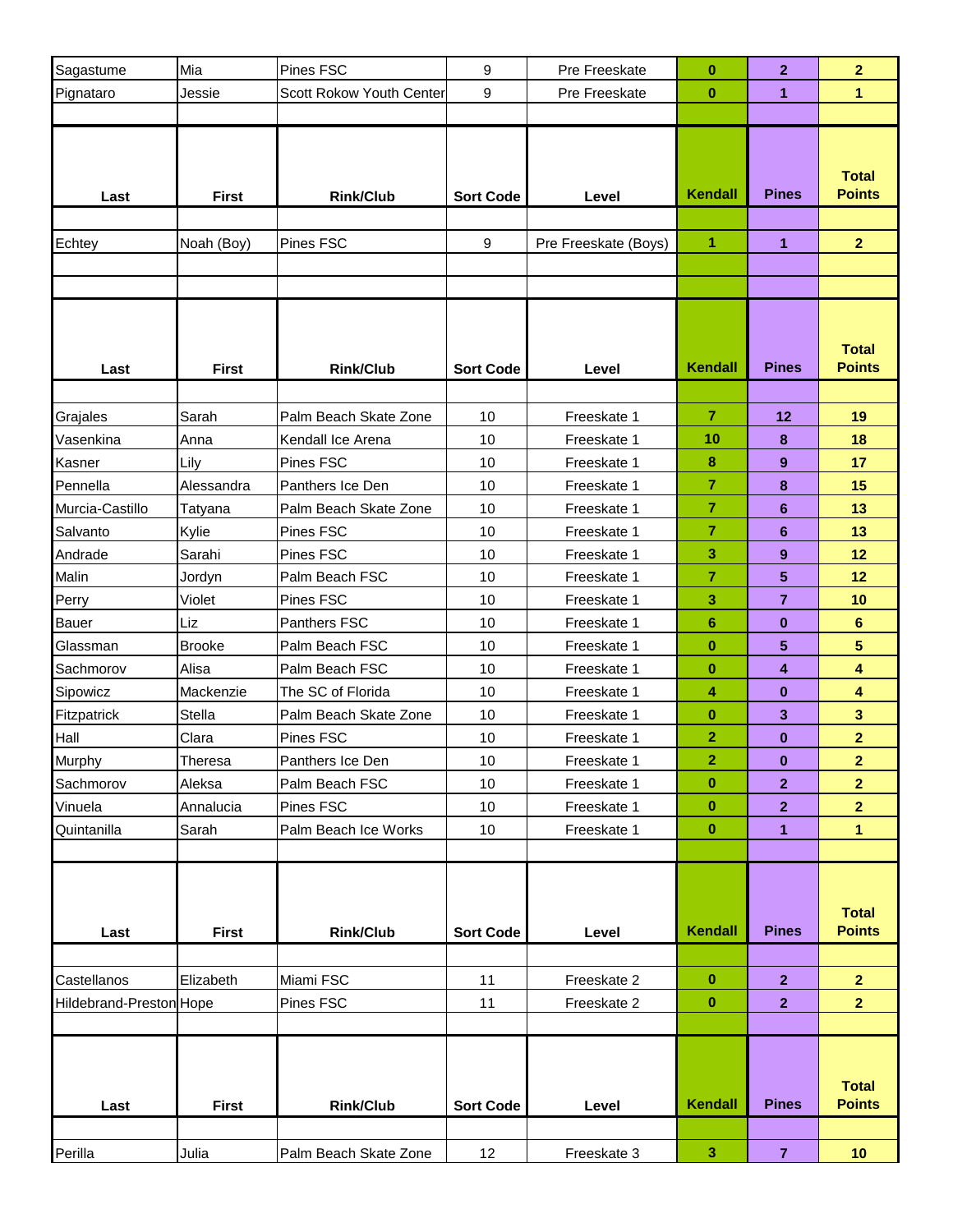| Klaus           | Camila        | Miami FSC              | 12               | Freeskate 3    | 3              | 2              | 5                             |
|-----------------|---------------|------------------------|------------------|----------------|----------------|----------------|-------------------------------|
| Staroswiecki    | Ana           | Pines Ice Arena        | 12               | Freeskate 3    | $\bf{0}$       | $\mathbf{2}$   | $\overline{2}$                |
|                 |               |                        |                  |                |                |                |                               |
| Last            | <b>First</b>  | <b>Rink/Club</b>       | <b>Sort Code</b> | Level          | <b>Kendall</b> | <b>Pines</b>   | <b>Total</b><br><b>Points</b> |
|                 |               |                        |                  |                |                |                |                               |
| <b>Batista</b>  | Emily         | Miami FSC              | 13               | Freeskate 4    | 5              | 14             | 19                            |
| Lynch           | Kayleigh      | Pines Ice Arena        | 13               | Freeskate 4    | $\bf{0}$       | 8              | $\pmb{8}$                     |
| Lopez           | Samantha      | Pines FSC              | 13               | Freeskate 4    | 3              | 3              | 6                             |
| Aroy            | Alana         | Florida Everblades FSC | 13               | Freeskate 4    | $\bf{0}$       | 5              | $\overline{\mathbf{5}}$       |
| Gibson          | Madison       | Pines FSC              | 13               | Freeskate 4    | $\bf{0}$       | 5              | 5                             |
| Berezanskaya    | Michelle      | Panthers FSC           | 13               | Freeskate 4    | 3              | $\bf{0}$       | $\overline{\mathbf{3}}$       |
|                 |               |                        |                  |                |                |                |                               |
| Last            | <b>First</b>  | <b>Rink/Club</b>       | <b>Sort Code</b> | Level          | <b>Kendall</b> | <b>Pines</b>   | <b>Total</b><br><b>Points</b> |
|                 |               |                        |                  |                |                |                |                               |
| <b>Brutaru</b>  | Alexandra     | Palm Beach FSC         | 14               | Freeskate 5    | 5              | 9              | 14                            |
| Hernandez       | Ariana        | Miami FSC              | 14               | Freeskate 5    | 6              | 6              | 12                            |
| Lospenuso       | Brianna       | Pines FSC              | 14               | Freeskate 5    | 2              | 5              | $\overline{7}$                |
| Steitz          | Tesla         | Palm Beach Skate Zone  | 14               | Freeskate 5    | 3              | 4              | $\overline{7}$                |
| Pratdesaba      | Nathalie      | Pines FSC              | 14               | Freeskate 5    | $\bf{0}$       | 6              | $6\phantom{a}$                |
| Last            | <b>First</b>  | <b>Rink/Club</b>       | <b>Sort Code</b> | Level          | <b>Kendall</b> | <b>Pines</b>   | <b>Total</b><br><b>Points</b> |
|                 |               |                        |                  |                |                |                |                               |
| Vassilev        | Victoria      | Pines FSC              | 15               | Freeskate 6    | 4              | 4              | 8                             |
| Bloeser         | <b>Brooke</b> | Palm Beach FSC         | 15               | Freeskate 6    | $\mathbf{2}$   | $\overline{2}$ | $\overline{\mathbf{4}}$       |
|                 |               |                        |                  |                |                |                |                               |
| Last            | <b>First</b>  | <b>Rink/Club</b>       | <b>Sort Code</b> | Level          | <b>Kendall</b> | <b>Pines</b>   | <b>Total</b><br><b>Points</b> |
|                 |               |                        |                  |                |                |                |                               |
| Wooley          | Campbell      | Palm Beach Skate Zone  | 16               | Excel Beginner | 11             | $\overline{7}$ | 18                            |
| Kennedy         | Olivia        | Panthers FSC           | 16               | Excel Beginner | 4              | $\overline{7}$ | 11                            |
| <b>Ilchert</b>  | Alyssa        | Palm Beach FSC         | 16               | Excel Beginner | 4              | 4              | $\bf{8}$                      |
| <b>Bornales</b> | Lheanna       | Palm Beach Skate Zone  | 16               | Excel Beginner | $\bf{0}$       | 6              | $6\phantom{a}$                |
| Scruby          | Abigail       | Pines FSC              | 16               | Excel Beginner | $\bf{0}$       | 5              | $5\phantom{.0}$               |
| Barrow          | Kiley         | Palm Beach Skate Zone  | 16               | Excel Beginner | $\pmb{0}$      | 4              | $\overline{\mathbf{4}}$       |
| Taraboulos      | Amanda        | Miami FSC              | 16               | Excel Beginner | 4              | 0              | $\overline{\mathbf{4}}$       |
| Clark           | Faith         | Panthers Ice Den       | 16               | Excel Beginner | $\bf{0}$       | 3              | $\overline{\mathbf{3}}$       |
| Davies          | Robyn         | Panthers Ice Den       | 16               | Excel Beginner | $\bf{0}$       | $\mathbf{3}$   | $\overline{\mathbf{3}}$       |
| Swan            | Emily         | Panthers Ice Den       | 16               | Excel Beginner | $\bf{0}$       | 3              | 3 <sup>1</sup>                |
|                 |               |                        |                  |                |                |                |                               |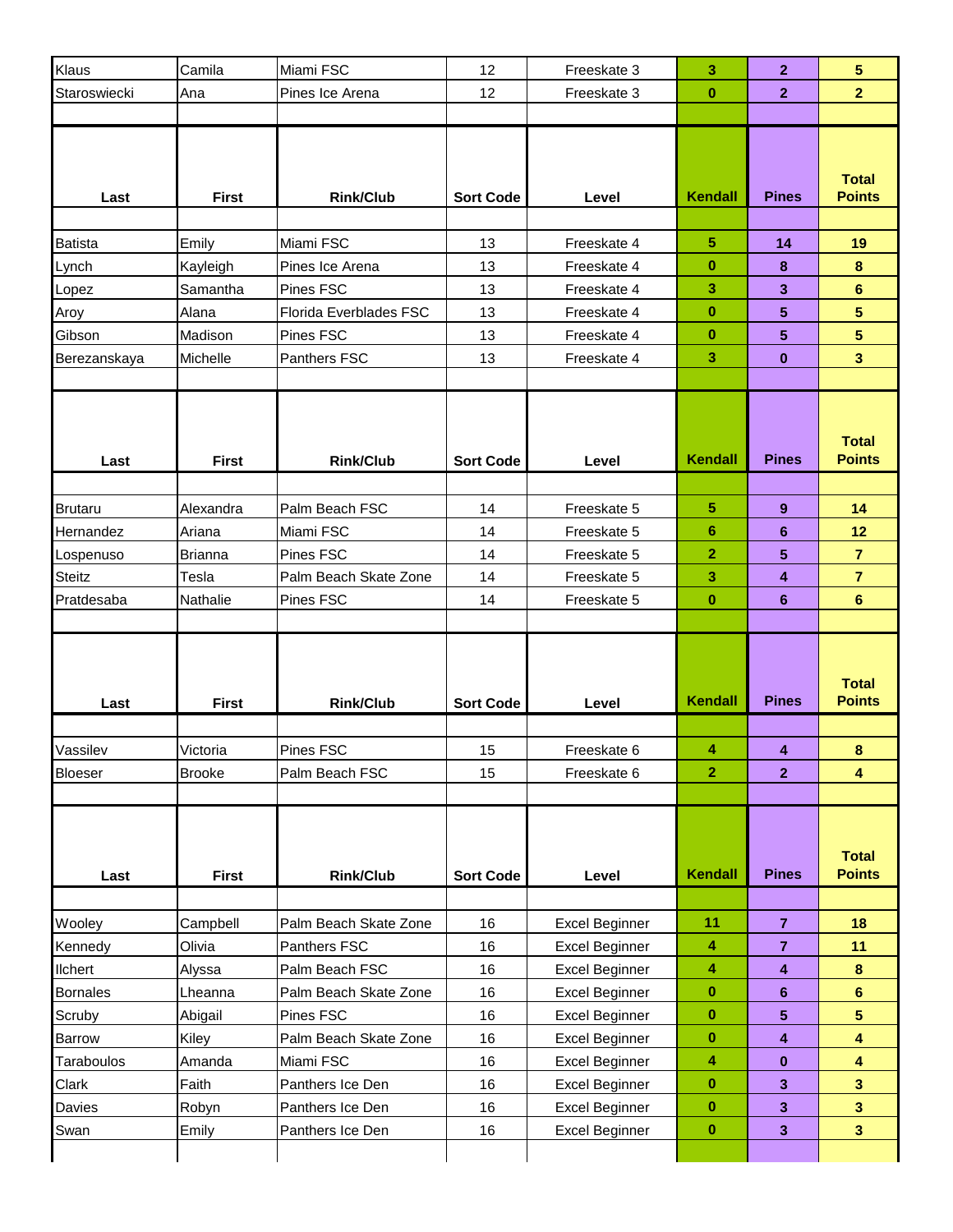| Last                | <b>First</b>      | <b>Rink/Club</b>       | <b>Sort Code</b> | Level                                                        | Kendall          | <b>Pines</b>   | <b>Total</b><br><b>Points</b> |
|---------------------|-------------------|------------------------|------------------|--------------------------------------------------------------|------------------|----------------|-------------------------------|
| Hoffberg            | Maya              | Palm Beach FSC         | 17               | Excel High Beginner                                          | 6                | 11             | 17                            |
| Arroyo Batista      | Ella              | Miami FSC              | 17               | Excel High Beginner                                          | 5                | 11             | 16                            |
| Campanella          | Antonella         | Panthers FSC           | 17               | <b>Excel High Beginner</b>                                   | 9                | $\overline{7}$ | 16                            |
| Kotel               | Olivia            | Palm Beach Skate Zone  | 17               | Excel High Beginner                                          | 9                | $\overline{7}$ | 16                            |
| <b>Bartlett</b>     | Londyn            | Panthers FSC           | 17               | Excel High Beginner                                          | 5                | 10             | 15                            |
| Jacome              | Miranda           | Kendall Ice Arena      | 17               | Excel High Beginner                                          | 4                | 6              | 10                            |
| Makahi              | Ella              | Pines FSC              | 17               | Excel High Beginner                                          | 3                | 7              | 10                            |
| Acosta              | Natalia           | Palm Beach FSC         | 17               | Excel High Beginner                                          | 3                | 5              | 8                             |
| Alspach             | Ashley            | Palm Beach FSC         | 17               | Excel High Beginner                                          | $\bf{0}$         | 8              | 8                             |
| Fischetti           | Sydney            | Palm Beach FSC         | 17               | Excel High Beginner                                          | $\bf{0}$         | 8              | 8                             |
| Archambeault        | Payton            | Palm Beach FSC         | 17               | Excel High Beginner                                          | 4                | 3              | $\overline{7}$                |
| Chityat             | Hailey            | Palm Beach FSC         | 17               | Excel High Beginner                                          | $\bf{0}$         | 7              | $\overline{7}$                |
| Smith               | Zephyr            | The SC of Florida      | 17               | Excel High Beginner                                          | 7                | $\bf{0}$       | $\overline{\mathbf{r}}$       |
| Alvarado            | Sophia            | Kendall Ice Arena      | 17               | Excel High Beginner                                          | 5                | $\bf{0}$       | 5                             |
| Sagastume           | Angelie           | Pines FSC              | 17               | Excel High Beginner                                          | $\bf{0}$         | 5              | 5                             |
| Sasso               | Ella              | Palm Beach Ice Work    | 17               | Excel High Beginner                                          | 5                | $\bf{0}$       | 5                             |
| Turton              | Haley             | Palm Beach FSC         | 17               | Excel High Beginner                                          | 3                | $\overline{2}$ | 5                             |
| Cannon              | Madelyn           | Palm Beach FSC         | 17               | Excel High Beginner                                          | $\bf{0}$         | 4              | 4                             |
| Misuraca            | Camila            | Kendall Ice Arena      | 17               | Excel High Beginner                                          | $\bf{0}$         | 4              | 4                             |
| Mena                | Anahi             | Palm Beach FSC         | 17               | Excel High Beginner                                          | $\bf{0}$         | $\mathbf{2}$   | $\overline{2}$                |
| Fernandez           | Jaden             | Palm Beach FSC         | 17               | Excel High Beginner                                          | $\bf{0}$         | 1              | 1                             |
|                     |                   |                        |                  |                                                              |                  |                |                               |
| Last                | <b>First</b>      | <b>Rink/Club</b>       | <b>Sort Code</b> | Level                                                        | Kendall          | <b>Pines</b>   | Total<br><b>Points</b>        |
|                     |                   |                        |                  |                                                              |                  |                |                               |
| Wright              | Kaitlyn           | Palm Beach FSC         | 18               | <b>Excel Pre-Preliminary</b>                                 | 6                | 12             | 18                            |
| Mizne               | Emma              | Palm Beach FSC         | 18               | <b>Excel Pre-Preliminary</b>                                 | 9                | 8              | 17                            |
| Veliscu             | Maya              | Palm Beach Skate Zone  | 18               | <b>Excel Pre-Preliminary</b>                                 | 7                | 10             | 17                            |
| Alvarez             | <b>Briana</b>     | Miami FSC              | 18               | <b>Excel Pre-Preliminary</b>                                 | 10               | 6              | 16                            |
| Pena                | Mia               | Miami FSC              | 18               | <b>Excel Pre-Preliminary</b>                                 | $\overline{7}$   | 9              | 16                            |
| Acevedo             | Francis           | Pines FSC              | 18<br>18         | <b>Excel Pre-Preliminary</b>                                 | 4                | 11             | 15<br>14                      |
| Olivera<br>Ramnanan | Nikolette<br>Hana | Miami FSC<br>Miami FSC | 18               | <b>Excel Pre-Preliminary</b><br><b>Excel Pre-Preliminary</b> | 5<br>6           | 9              | 14                            |
| Erlich              | Meira             | Pines FSC              | 18               | <b>Excel Pre-Preliminary</b>                                 | 5                | 8<br>8         | 13                            |
| Deeb                | Grace             | Palm Beach FSC         | 18               | <b>Excel Pre-Preliminary</b>                                 | 5                | $\overline{7}$ | 12                            |
| Reitar              | Olivia            | Palm Beach FSC         | 18               | <b>Excel Pre-Preliminary</b>                                 | 5                | 6              | 11                            |
| Santos-Motta        | Kamilla           | Pines FSC              | 18               | <b>Excel Pre-Preliminary</b>                                 | 4                | $\overline{7}$ | 11                            |
| Combs               | Adelyn            | Panthers FSC           | 18               | <b>Excel Pre-Preliminary</b>                                 | 5                | 5              | 10                            |
| Espinosa            | Barbara           | Miami FSC              | 18               | <b>Excel Pre-Preliminary</b>                                 | 3                | 6              | $\overline{9}$                |
| Jackson             | Mia               | The SC of Florida      | 18               | <b>Excel Pre-Preliminary</b>                                 | $\boldsymbol{9}$ | 0              | 9                             |
| Chityat             | Danielle          | Palm Beach FSC         | 18               | <b>Excel Pre-Preliminary</b>                                 | $\bf{0}$         | 8              | $\pmb{8}$                     |
| Zeitler             | Emma              | City of Palms FSC      | 18               | <b>Excel Pre-Preliminary</b>                                 | 7                | $\bf{0}$       | $\overline{7}$                |
|                     |                   |                        |                  |                                                              |                  |                |                               |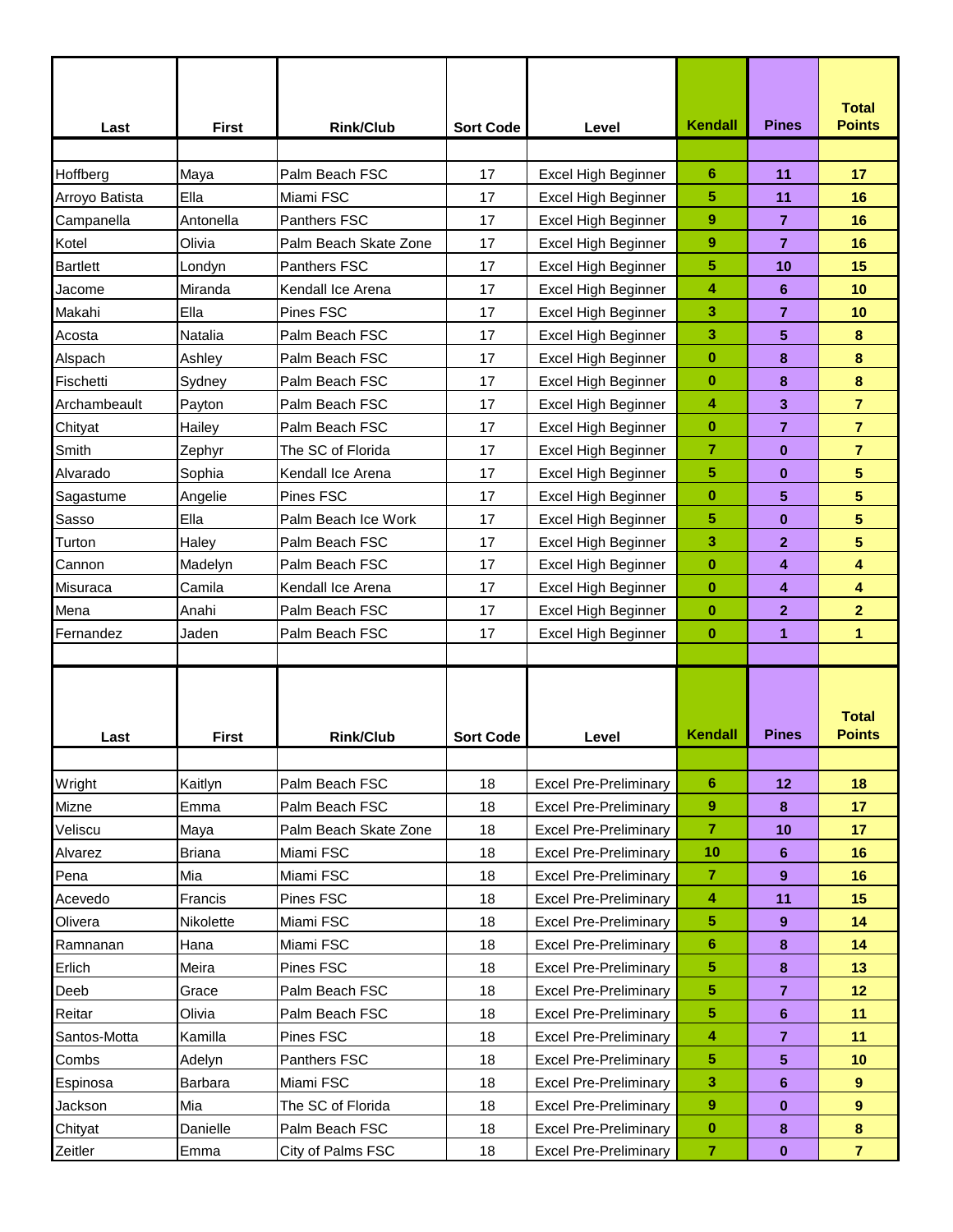| Cosentino         | Morgan           | Palm Beach FSC        | 18               | <b>Excel Pre-Preliminary</b> | $\bf{0}$                | 6              | 6                             |
|-------------------|------------------|-----------------------|------------------|------------------------------|-------------------------|----------------|-------------------------------|
| Hearn             | Ella             | Panthers FSC          | 18               | <b>Excel Pre-Preliminary</b> | $6\phantom{1}6$         | $\bf{0}$       | $6\phantom{1}$                |
| Hernandez         | Kathleen         | Miami FSC             | 18               | <b>Excel Pre-Preliminary</b> | $6\phantom{1}6$         | $\bf{0}$       | $6\phantom{a}$                |
| Leber             | Dora             | Palm Beach Skate Zone | 18               | <b>Excel Pre-Preliminary</b> | 6                       | $\bf{0}$       | 6                             |
| Salag             | Lucia            | Kendall Ice Arena     | 18               | <b>Excel Pre-Preliminary</b> | 5                       | 0              | $\overline{\mathbf{5}}$       |
| Tablada           | Nathalie         | Miami FSC             | 18               | <b>Excel Pre-Preliminary</b> | $\overline{\mathbf{2}}$ | $\mathbf{2}$   | $\overline{\mathbf{4}}$       |
| Gerb              | Eliana           | Palm Beach FSC        | 18               | <b>Excel Pre-Preliminary</b> | $\bf{0}$                | 3              | $\overline{\mathbf{3}}$       |
| Lardy             | Alexia           | <b>Panthers FSC</b>   | 18               | <b>Excel Pre-Preliminary</b> | $\bf{0}$                | 3              | 3                             |
| Paper             | Lillian          | Pines FSC             | 18               | <b>Excel Pre-Preliminary</b> | $\bf{0}$                | 3              | $\overline{\mathbf{3}}$       |
| Garcia            | Cristina         | Kendall Ice Arena     | 18               | <b>Excel Pre-Preliminary</b> | $\overline{2}$          | $\bf{0}$       | $\overline{2}$                |
| Greenspan         | Jacob (Boy)      | Panthers FSC          | 18               | <b>Excel Pre-Preliminary</b> | 1                       | 1              | $\overline{2}$                |
| Diaz              | <b>Brianette</b> | Miami FSC             | 19               | <b>Excel Preliminary</b>     | 4                       | $\bf{0}$       | $\overline{\mathbf{4}}$       |
|                   |                  |                       |                  |                              |                         |                |                               |
| Last              | <b>First</b>     | <b>Rink/Club</b>      | <b>Sort Code</b> | Level                        | <b>Kendall</b>          | <b>Pines</b>   | <b>Total</b><br><b>Points</b> |
|                   |                  |                       |                  |                              |                         |                |                               |
| Alvarez           | Alexia           | Miami FSC             | 20               | No Test                      | $\overline{7}$          | 6              | 13                            |
| Timofeeva         | Anastasia        | Pines FSC             | 20               | No Test                      | $\bf{0}$                | 3              | $\overline{\mathbf{3}}$       |
| Hernandez         | Georgina         | Panthers Ice Den      | 20               | No Test                      | $\bf{0}$                | $\mathbf{2}$   | $\overline{2}$                |
|                   |                  |                       |                  |                              |                         |                |                               |
| Last              | <b>First</b>     | <b>Rink/Club</b>      |                  |                              |                         |                | <b>Total</b>                  |
|                   |                  |                       | <b>Sort Code</b> | Level                        | <b>Kendall</b>          | <b>Pines</b>   | <b>Points</b>                 |
|                   |                  |                       |                  |                              |                         |                |                               |
| Ditrikh           | Nicole           | Pines FSC             | 21               | Pre-Preliminary              | 10                      | $\overline{7}$ | 17                            |
| Rodriguez         | Camila           | Miami FSC             | 21               | Pre-Preliminary              | $\boldsymbol{9}$        | 8              | 17                            |
| Canaan            | Helen            | Kendall Ice Arena     | 21               | Pre-Preliminary              | 9                       | 6              | 15                            |
| <b>McCarthy</b>   | Riley            | Panthers FSC          | 21               | Pre-Preliminary              | 7                       | $\overline{7}$ | 14                            |
| Mejia             | Juliana          | Palm Beach FSC        | 21               | Pre-Preliminary              | 5                       | 9              | 14                            |
| Malin             | <b>Brianna</b>   | Palm Beach FSC        | 21               | Pre-Preliminary              | $\overline{7}$          | 6              | 13                            |
| Campanella        | Guiliana         | Panthers FSC          | 21               | Pre-Preliminary              | 6                       | 6              | 12                            |
| Salazar           | Kailani          | Panthers FSC          | 21               | Pre-Preliminary              | 5                       | 6              | 11                            |
| Obser             | Kiera            | The SC of Florida     | 21               | Pre-Preliminary              | 9                       | 0              | 9                             |
| Sutton            | Natalia          | SC of Vail            | 21               | Pre-Preliminary              | 3                       | 4              | $\overline{7}$                |
| Amaez             | Zoe              | Palm Beach Ice Works  | 21               | Pre-Preliminary              | 6                       | 0              | $6\phantom{1}$                |
| Kennedy           | Alexis           | Palm Beach Skate Zone | 21               | Pre-Preliminary              | $\bf{0}$                | 5              | $5\phantom{.0}$               |
| Pullin Covre      | Sabrina          | Panthers Ice Den      | 21               | Pre-Preliminary              | $\pmb{0}$               | 5              | $\overline{\mathbf{5}}$       |
| Aria              | Jones            | Pines FSC             | 21               | Pre-Preliminary              | $\overline{2}$          | 1              | $\overline{\mathbf{3}}$       |
| Valentino         | Isabella         | Miami FSC             | 21               | Pre-Preliminary              | 3                       | $\bf{0}$       | $\mathbf{3}$                  |
| Jones             | Aria             | Pines FSC             | 21               | Pre-Preliminary              | $\bf{0}$                | $\mathbf{2}$   | $\overline{2}$                |
| Martinez-Leggieri | Sofia            | Pines FSC             | 21               | Pre-Preliminary              | $\overline{2}$          | 0              | 2 <sup>1</sup>                |
|                   |                  |                       |                  |                              |                         |                |                               |
| Last              | <b>First</b>     | <b>Rink/Club</b>      | <b>Sort Code</b> | Level                        | <b>Kendall</b>          | <b>Pines</b>   | <b>Total</b><br><b>Points</b> |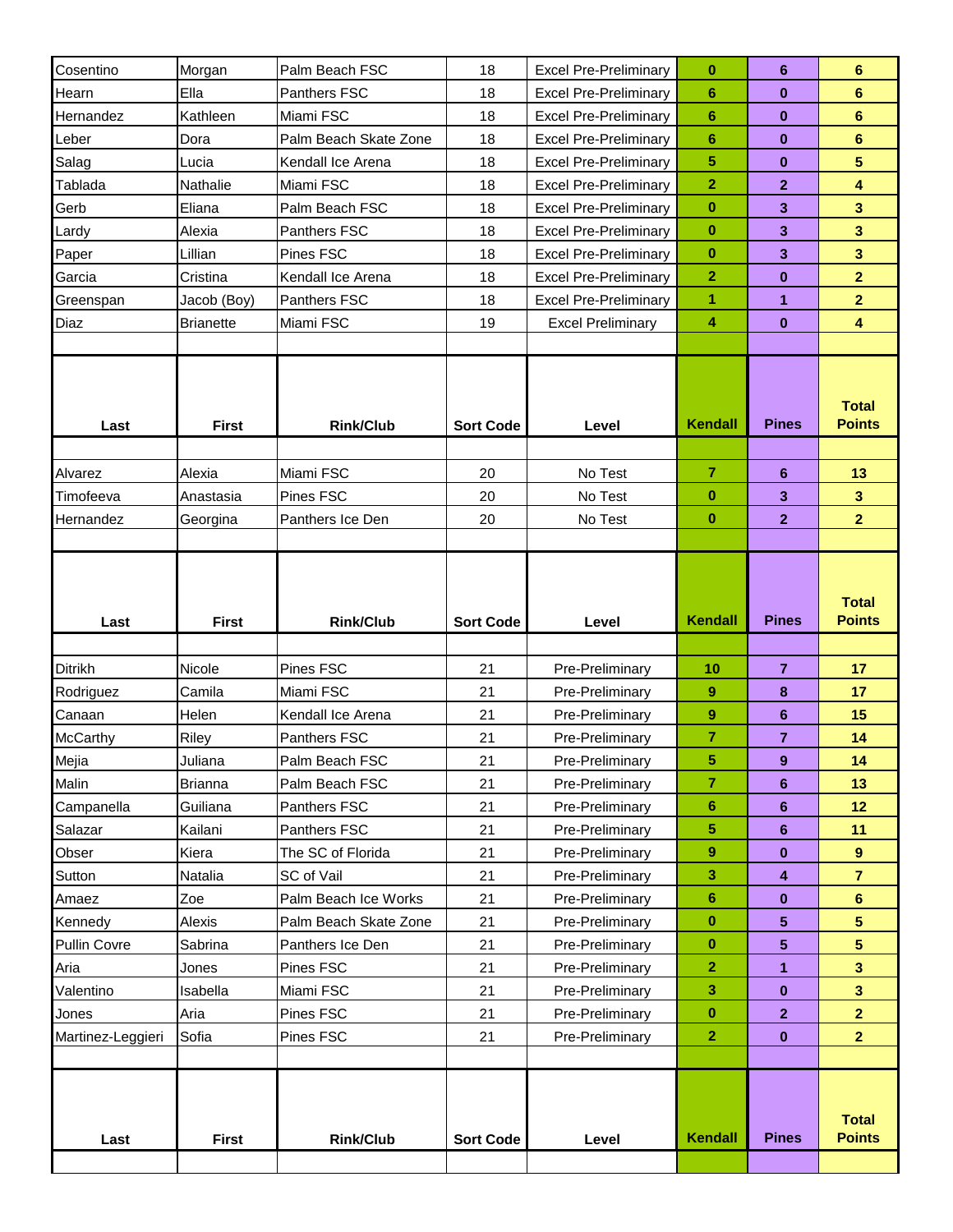| Boucher        | Madison      | Palm Beach Skate Zone    | 22               | <b>Excel Preliminary Plus</b> | 3               | $\overline{7}$          | 10                            |
|----------------|--------------|--------------------------|------------------|-------------------------------|-----------------|-------------------------|-------------------------------|
| Santana        | Khaili       | Miami FSC                | 22               | <b>Excel Preliminary Plus</b> | 3               | 6                       | $\boldsymbol{9}$              |
| Calvert        | Hailie       | Panthers FSC             | 22               | <b>Excel Preliminary Plus</b> | $6\phantom{1}6$ | $\bf{0}$                | $\bf 6$                       |
| Maloney        | Morgan       | Palm Beach FSC           | 22               | <b>Excel Preliminary Plus</b> | 4               | $\overline{2}$          | $6\phantom{a}$                |
| Knote          | Cassidy      | Palm Beach FSC           | 22               | <b>Excel Preliminary Plus</b> | $\bf{0}$        | $\overline{2}$          | $\overline{2}$                |
|                |              |                          |                  |                               |                 |                         |                               |
| Last           | <b>First</b> | <b>Rink/Club</b>         | <b>Sort Code</b> | Level                         | Kendall         | <b>Pines</b>            | <b>Total</b><br><b>Points</b> |
|                |              |                          |                  |                               |                 |                         |                               |
| Shoop          | Samantha     | Panthers FSC             | 23               | Preliminary                   | 11              | 12                      | 23                            |
| <b>Brundza</b> | Abigail      | Panthers FSC             | 23               | Preliminary                   | 11              | 9                       | 20                            |
| Imadiyeva      | Milana       | Pines FSC                | 23               | Preliminary                   | 9               | 11                      | 20                            |
| Estevez        | Isabella     | Miami FSC                | 23               | Preliminary                   | 8               | 11                      | 19                            |
| Vega           | Mila         | Miami FSC                | 23               | Preliminary                   | 7               | 6                       | 13                            |
| Tang           | Anna         | Miami FSC                | 23               | Preliminary                   | $\overline{7}$  | $\overline{\mathbf{4}}$ | 11                            |
| Gomez          | Charlotte    | Panthers FSC             | 23               | Preliminary                   | 5               | $5\phantom{.0}$         | 10                            |
| Vassilev       | Veronika     | Scott Rokow Youth Center | 23               | Preliminary                   | 4               | $6\phantom{1}$          | 10                            |
| Gouveia        | Paola        | Miami FSC                | 23               | Preliminary                   | $6\phantom{1}6$ | 3                       | 9                             |
| Hoerning       | Julia        | Miami FSC                | 23               | Preliminary                   | 4               | $\overline{\mathbf{4}}$ | $\bf{8}$                      |
| Suengas        | Kylie        | Miami FSC                | 23               | Preliminary                   | 8               | $\mathbf{0}$            | $\pmb{8}$                     |
| Del Valle      | Amira        | Miami FSC                | 23               | Preliminary                   | $\overline{7}$  | $\mathbf{0}$            | $\overline{7}$                |
| Harrigan       | Lucy         | Palm Beach FSC           | 23               | Preliminary                   | $6\phantom{1}6$ | $\bf{0}$                | $\bf 6$                       |
| Motwani        | Mariella     | Panthers FSC             | 23               | Preliminary                   | $\bf{0}$        | $\mathbf{3}$            | $\overline{\mathbf{3}}$       |
|                |              |                          |                  |                               |                 |                         |                               |
| Last           | <b>First</b> | <b>Rink/Club</b>         | <b>Sort Code</b> | Level                         | Kendall         | <b>Pines</b>            | <b>Total</b><br><b>Points</b> |
|                |              |                          |                  |                               |                 |                         |                               |
| Rosario        | Adriana      | Pines FSC                | 24               | Adult 3                       | 0               | 1                       | 1                             |
|                |              |                          |                  |                               |                 |                         |                               |
| Last           | <b>First</b> | <b>Rink/Club</b>         | <b>Sort Code</b> | Level                         | Kendall         | <b>Pines</b>            | <b>Total</b><br><b>Points</b> |
|                |              |                          |                  |                               |                 |                         |                               |
| Arencibia      | Jose         | Pines FSC                | 25               | Adult 5                       | $\mathbf{2}$    | 2 <sub>2</sub>          | 4                             |
| Finskaya       | Eliza        | Pines FSC                | 25               | Adult 5                       | $\bf{0}$        | 1                       | 1                             |
|                |              |                          |                  |                               |                 |                         |                               |
| Last           | <b>First</b> | <b>Rink/Club</b>         | <b>Sort Code</b> | Level                         | <b>Kendall</b>  | <b>Pines</b>            | <b>Total</b><br><b>Points</b> |
| Rivera         | Angelica     | Kendall Ice Arena        | 26               | Adult 6                       | $\overline{2}$  | $\mathbf 0$             | $\overline{2}$                |
|                |              |                          |                  |                               |                 |                         |                               |
|                |              |                          |                  |                               |                 |                         |                               |